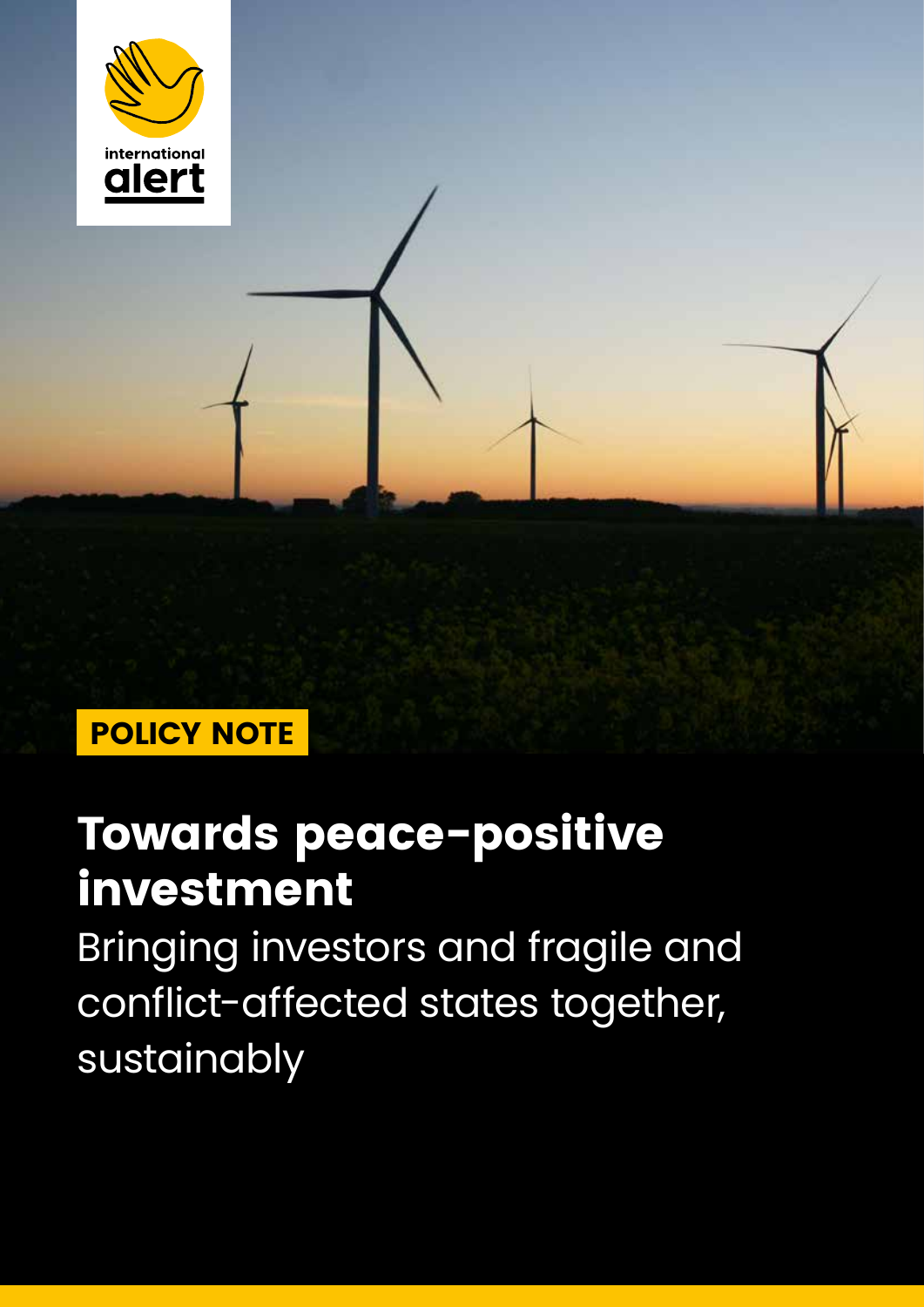### About International Alert

International Alert works with people directly affected by conflict to build lasting peace. We focus on solving the root causes of conflict with people from across divides. From the grassroots to policy level, we bring people together to build sustainable peace.

#### [www.international-alert.org](http://www.international-alert.org)

### About the project

This policy note aims to guide investors and regulators towards sustainable investments that contribute to peace. Based on recent analysis by International Alert, it outlines practical steps that investors and regulators can and are taking to ensure that investments are conflict-sensitive, peace-positive and actioned within a stronger environmental, social and governance framework.

### Acknowledgements

This policy note is based on research commissioned by International Alert. Data collection for the research was conducted by two consultants, Mark Van Dorp and Marcel Smits. The first draft of this note was written by Najib Bajali, Head of Peace Economies at International Alert. International Alert would like to thank Bettina Reinboth, Director of Human Rights and Social Issues at Principles for Responsible Investment, and Giulia Corinaldi, Director, Inclusive Economies, at Thomson Reuters Foundation for reviewing the policy note, as well as Alert's Mark Nowottny, Lucy Holdaway and Jessica Hartog for reviewing and editing it. This research was made possible by the generous support of the Swedish International Development Cooperation Agency.

International Alert is also grateful for the support from our key funding partners: the Dutch Ministry of Foreign Affairs; the Irish Department of Foreign Affairs and Trade; and the Swedish International Development Cooperation Agency. The opinions expressed in this policy note do not necessarily reflect the opinions or policies of our donors.

#### Published May 2022

Cover: © Wind turbine/Alamy Stock Photo

<sup>©</sup> International Alert 2022. All rights reserved. No part of this publication may be reproduced, stored in a retrieval system or transmitted in any form or by any means, electronic, mechanical, photocopying, recording or otherwise, without full attribution. Layout: D.R ink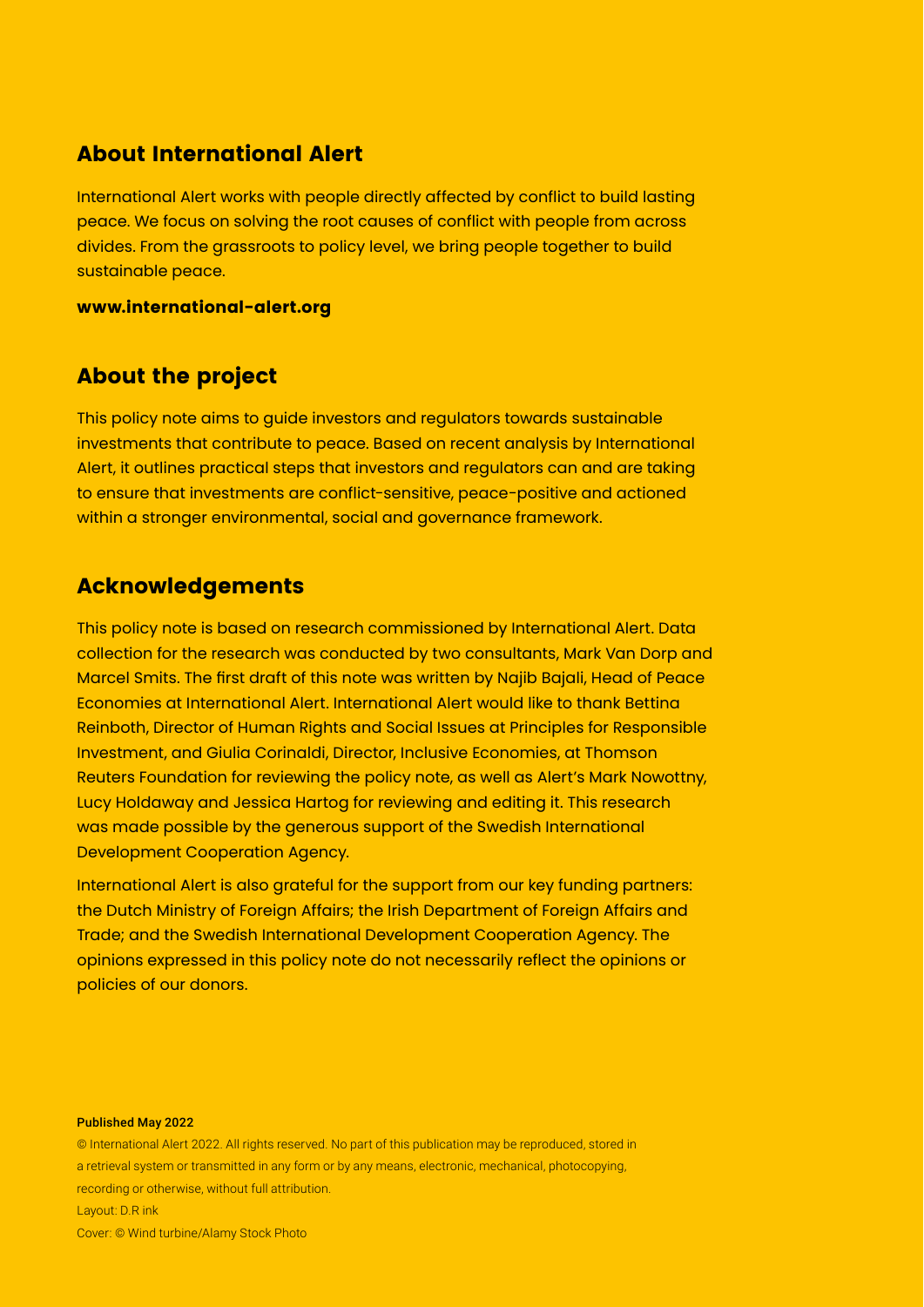## Peace-positive investment: seeing missed opportunities

The global financing gap of approximately US\$100 trillion indicates that through public investment alone, there is no chance of achieving the Sustainable Development Goals by 2030.<sup>1</sup> Private investment can therefore play a valuable role and affect the futures of fragile and conflict-affected states (FCAS). Sustainable finance is a vital part of the solution.

Sustainable finance possibilities have grown rapidly in recent years, driven by societal pressure and growing demand across the finance ecosystem to identify greater long-term financial returns and better alignment of investments with values, particularly relating to environmental, social and governance (ESG) issues.

The so-called 'ESG investments' – sustainable finance that aims to optimise environmental, social and governance outcomes – are currently a US\$35 trillion industry.2 By 2025, global assets managed in ESG portfolios are expected to reach US\$53 trillion. Coupled with unprecedented global action on climate change, investments targeting the acceleration of climate adaptation and mitigation are surging.

Yet the majority of ESG investments are in advanced economies. Only 1% of global flows of foreign direct investment (FDI) is made in FCAS.3 Despite pursuing private investment, FCAS remain heavily reliant on humanitarian and development finance.

Home to 23% of the world's population, fragile and extremely fragile countries are the source of many products critical to the global economy; nevertheless, these countries account for just 2.7% of global gross domestic product.4

Moreover, between 2012 and 2018, the gap between extremely fragile and non-fragile contexts widened significantly<sup>5</sup> and with that, a reduction in access to investment. Angola, Iraq, South Sudan and Yemen have experienced significant disinvestment. FDI to fragile contexts, already a small fraction of total global FDI flows, has further declined since 2015. Few FCAS have attracted significant volumes of FDI in recent years and that investment is predominantly within the extractive sector.

Fragile countries are most in need of investment which can unlock their potentials for growth, jobs, addressing the root causes of conflict and fragility. This calls for investments that are intentionally defined towards peace, with targeted social and environmental impacts that address conflict dynamics and contribute to a more peaceful environment.

Why are FCAS caught in this lack of investment trap? Investors see FCAS environments as too challenging for doing business, conscious that conflict-insensitive investments risk doing harm, exacerbating injustices and fuelling violence. In the absence of agreed global standards and common indicators on ESG, the impacts of investments on peace or conflict are often neglected.

The missed opportunities are considerable. Investors could be tapping into new markets that are resource-abundant and primed for growth, while the FCAS themselves urgently need financial investment to unleash economic development and build peace.

This policy note describes how investors and regulators can unlock the opportunities for responsible and sustainable investment in FCAS. It discusses three key areas for action: doing no harm through adopting a conflict-sensitive investment, building targeted investment that contributes to creating peace dividends, and a stronger ESG framework that integrates conflict-related risk and impact.

# 1. Conflict-sensitive investment

### Why conflict-sensitive investment is important

When investors fail to understand conflict, cycles of violence can worsen and profits suffer. The harms caused by conflictinsensitive investment can be extreme.

In the Democratic Republic of Congo, investments in the Plantations et Huileries du Congo palm oil plantations are linked to human rights abuses against local communities.<sup>6</sup> In Myanmar, Dutch pension funds held US\$2.3 billion of investments in 20 local companies with direct and longstanding ties to the military responsible for genocidal acts against the Rohingya.<sup>7</sup> In the Occupied Palestinian Territories, companies continue to exploit the natural resources in illegal settlements.<sup>8</sup>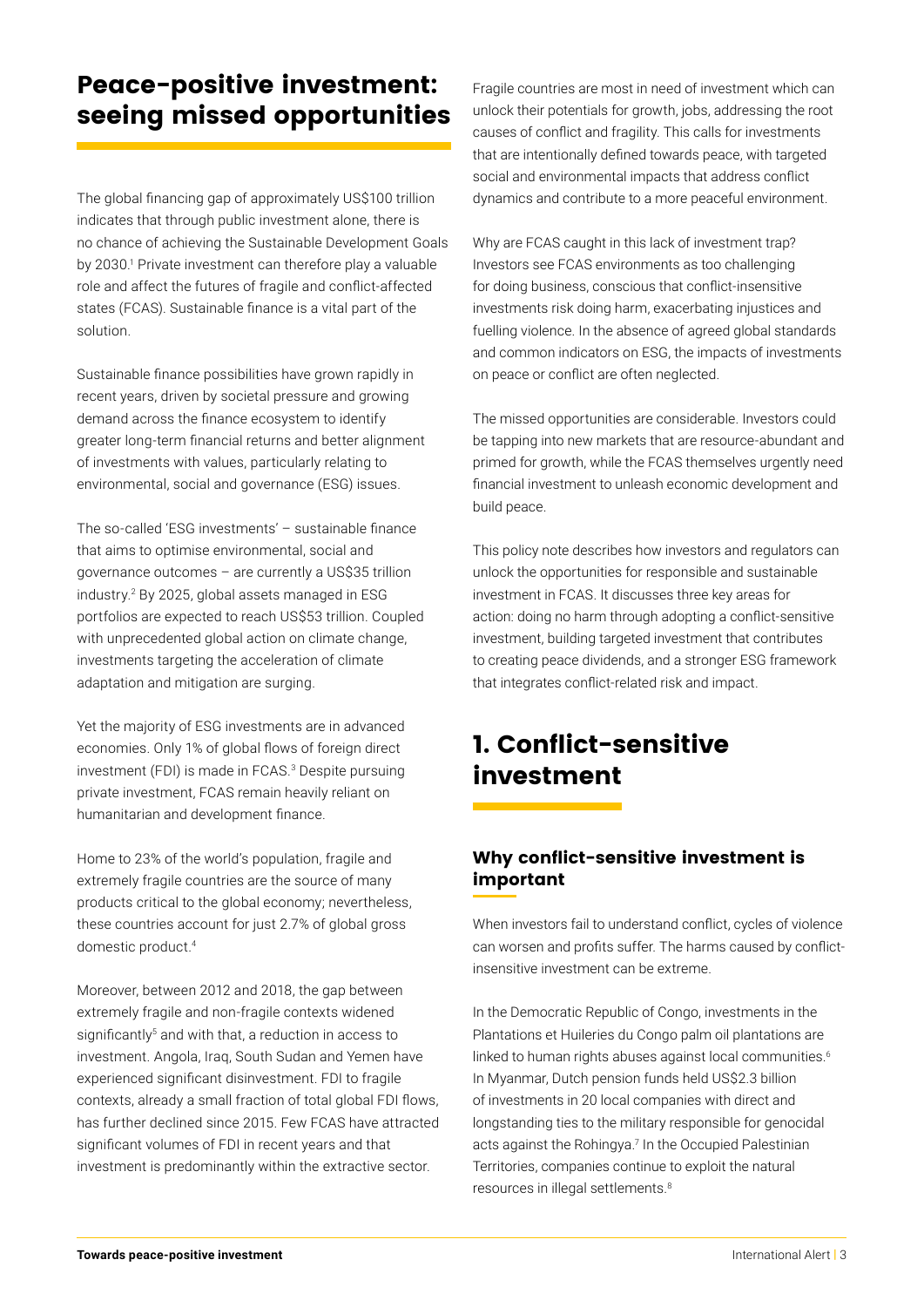

Smallholder farmers use guide ropes to neatly and evenly sew okra seeds in a field outside Palabek Refugee Settlement in northern Uganda, east Africa. © Jake Lyell/Alamy Stock Photo

The risks of exacerbating conflict are not always obvious. For example, as policy makers and investors step up climate adaptation and mitigation financing to meet net zero ambitions, a limited but growing body of global case studies suggests these investments have the potential to intensify conflict, albeit in unintended and unexpected ways.

An example of this was seen when the United Nations Framework Convention on Climate Change's Clean Development Mechanism funded a hydroelectric dam in Santa Rita, Guatemala. The project failed to take account of conflict dynamics resulting from the Guatemalan civil war and threatened Mayan communities' access to water, food and sacred sites. After the disputes became violent and seven people died, the project was eventually cancelled.<sup>9</sup> Stronger conflict assessment and analysis could have helped to circumvent this seriously negative outcome.

Failure to understand conflict can lead to adverse consequences and present an existential risk to investments. Getting investment 'right' is made harder by due diligence processes which treat conflict in a silo, as just one of many human rights issues. In fact, the interplay between conflict and other issues, such as climate change, can present the greatest risk to investments.

To mitigate risk, investors can instead use conflict as a contextual lens through which to observe and analyse the broader range of risks to the company, such as the natural environment and climate change. Without employing this

lens, the costs to investment portfolio profit, people and the planet can be considerable.

#### Ways to integrate conflict sensitivity into investments

International Investors are increasingly appreciating that risk can be mitigated by integrating conflict-sensitivity analysis into their investments. This supports the stability of fragile societies and reduces the risk of doing harm, while deepening the impact of the investment and protecting it from risk.

Development finance institutions (DFIs) are integrating conflict-sensitive approaches into their underwriting processes and in the design and implementation of investment projects:

- In 2019, the International Finance Corporation (IFC) developed the Fragility Lens, a conflict-sensitive approach to working in countries recovering from conflict.10
- The European Investment Bank (EIB), one of the first DFIs to incorporate a conflict-sensitive approach in investment analysis, is supported by a conflictsensitivity helpdesk.

In high-risk or conflict-affected regions, some investors are performing due diligence and applying conflict-sensitive approaches in the ways that they engage with companies: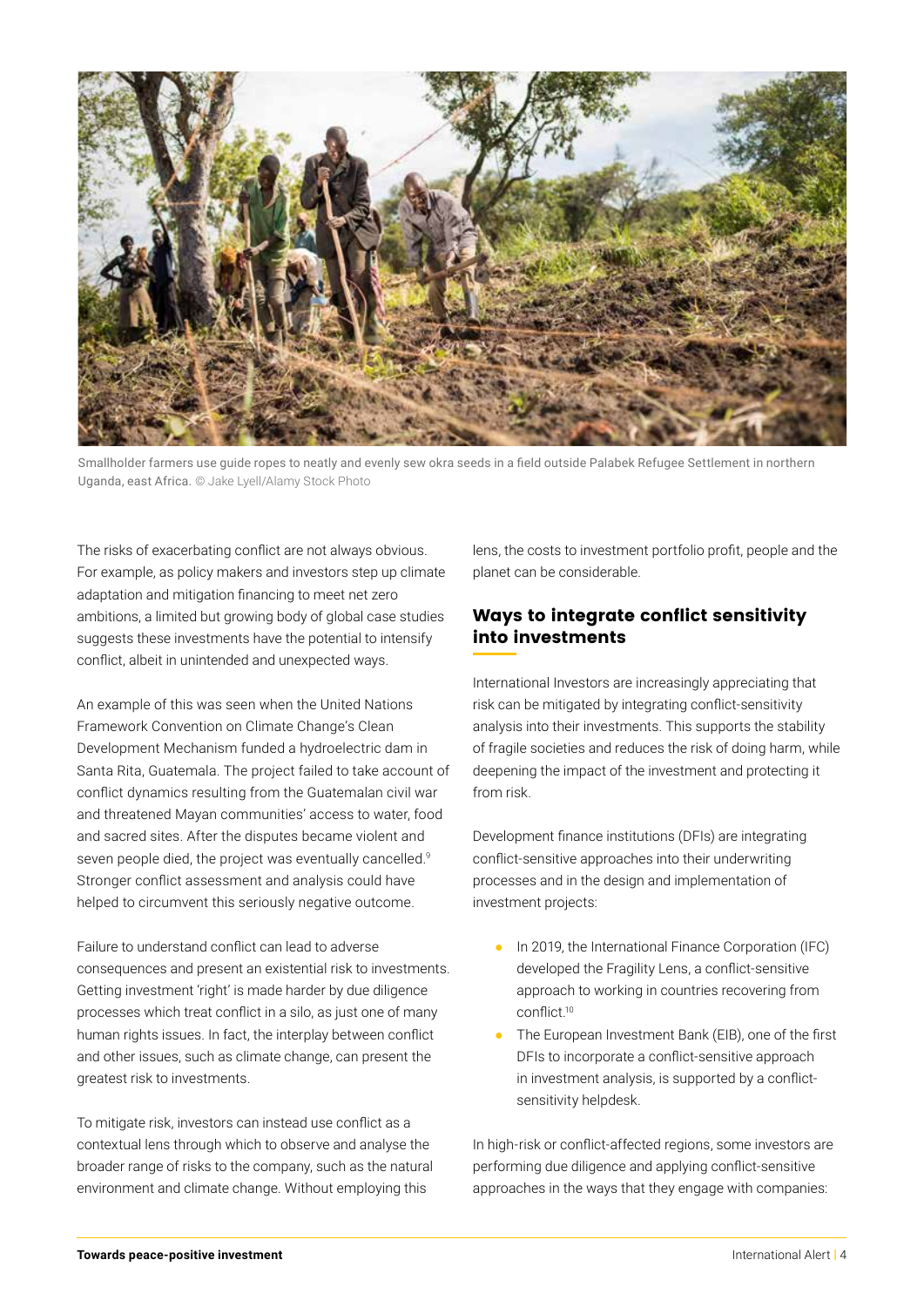#### Self-assessment: Climate financing and the Global Environment Facility's Scientific and Technical Advisory Panel report

In 2020, the Global Environment Facility (GEF) carried out [a self-assessment](https://www.thegef.org/council-meeting-documents/evaluation-gef-support-fragile-and-conflict-affected-situations) of how it had applied conflict sensitivity in its environmental and climate programmes. The assessment represented the culmination of a series of efforts made by GEF to better understand and manage conflict risks.

The GEF's [Scientific and Technical Advisory Panel \(STAP\)](https://www.stapgef.org/) published [Environmental Security: Dimensions and](https://www.thegef.org/sites/default/files/publications/52103%20STAP%20Report_WEB.pdf)  [Prioritie](https://www.thegef.org/sites/default/files/publications/52103%20STAP%20Report_WEB.pdf)s in 2018, actioning a 2014 recommendation that the GEF should pay more attention to the issue of environmental security.

The STAP report noted that, "conflict, irrespective of its source, affects the viability or sustainability of investments in environmental protection… addressing environmental security in an explicit, consistent and integrated manner is essential to delivering global environmental benefits, including the long-term sustainability of project investments."

The STAP report recommended that the GEF:

- explicitly address environmental security in project and programme design;
- assess conflict risk routinely among investment risks beyond the scope of GEF intervention;
- evaluate the relationships between environmental change and vulnerability within GEF intervention, using tools such as the Resilience, Adaptation Pathways and Transformation Assessment (RAPTA) framework; and
- contribute to conflict prevention through environmental cooperation with others by building the capacity of civil society.

The GEF's STAP report is a good example of how institutions responsible for making significant investments can challenge themselves to do better and invest in ways that reduce risks to stability and their investments.

● In 2021, Dutch pension fund APG engaged with South Korean steel producer Posco C&C over human rights concerns related to the company's relationship with Myanmar Economic Holdings Limited owned by the Myanmar military junta. Posco C&C subsequently announced it would end its relationship with Myanmar Economic Holdings Limited.<sup>11</sup>

Some investors are collaborating with civil society actors to seek guidance on strengthening their conflict-sensitivity capacity:

- Achmea Investment Management worked closely with civil society organisation PAX to develop public investor guidance on navigating conflict-related human rights risks.<sup>12</sup>
- Some institutional investors are working with Heartland Initiative, a non-profit US practice-based research organisation, through the Sustainability Accounting Standards Board (SASB)-Rights CoLab, to implement rights-respecting investment practices in conflict-affected and high-risk areas.13

Despite these examples of progress, much more needs to be done. The IFC urges better understandings of the ways the private sector can contribute to conflict prevention and is calling for "a common set of principles on conflictsensitive approaches to investment, to provide DFIs and other investors a framework for operating in challenging environments." To achieve this, IFC suggests building mechanisms across DFIs for the purpose of sharing knowledge and developing joint solutions to operating sustainably in fragile and conflict-affected states.<sup>14</sup>

# Recommendations

To maximise potential, for the benefit of people in fragile and conflict-affected states and investors, and to ensure that investments are made responsibly and conflict risks are mitigated and managed, ESG investments must establish a minimum level of conflict sensitivity and avoid doing harm. The following are specific recommendations for action:

● DFIs, which are particularly well-placed for accelerating conflict-sensitive frameworks among private investors and developing shared principles and approaches, should build on the successful examples of the IFC, EIB and others.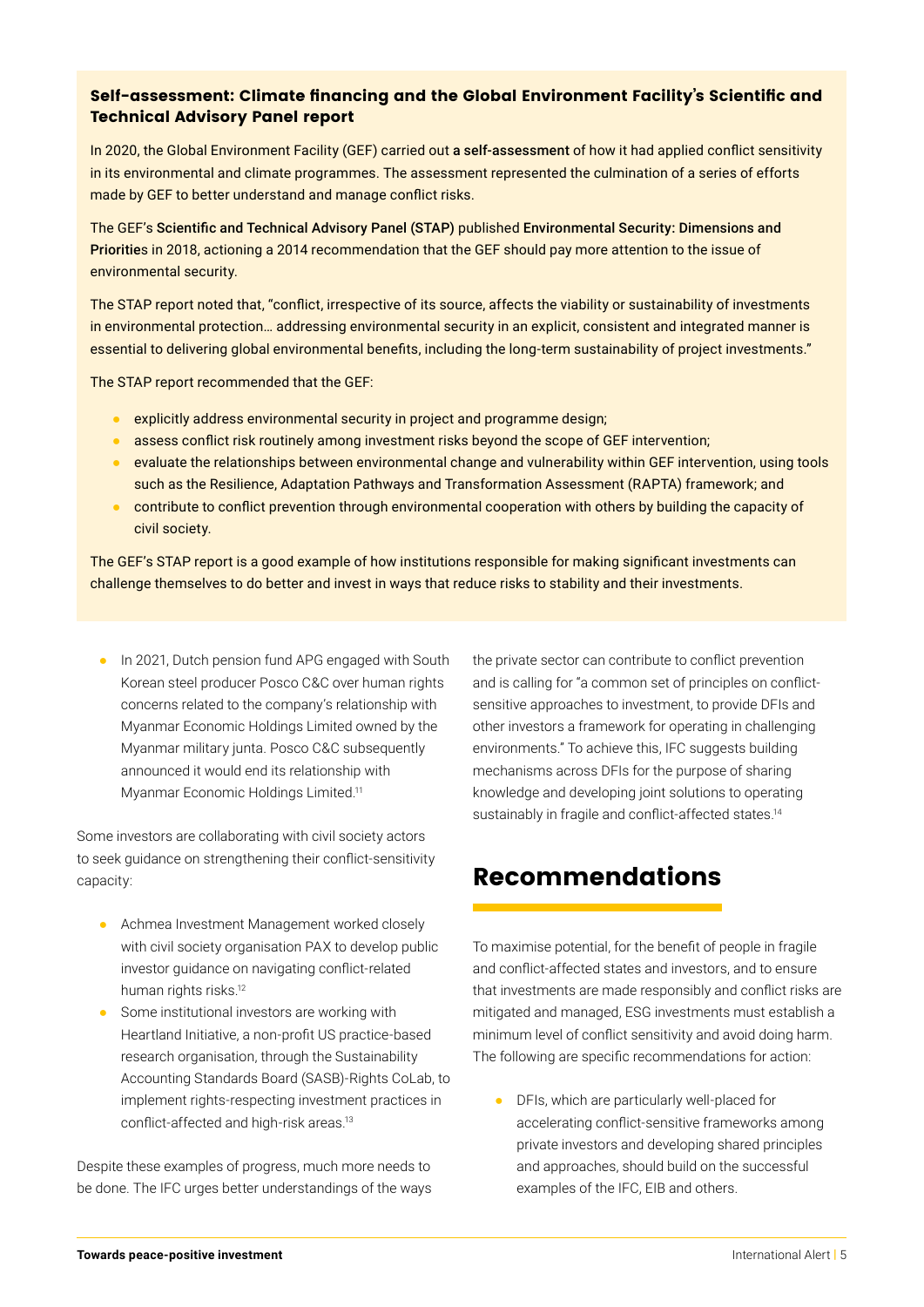- Investors should integrate conflict analysis into their environmental and social due diligence, following the UN Guiding Principles and OECD guidelines on heightened due diligence. The mounting climate crisis and increasing investment in climate adaptation and mitigation amplify the importance of integrated conflict-sensitive approaches to investment. Investors in FCAS and other high-risk settings and sectors have a heightened responsibility to do due diligence effectively across conflict, climate and human rights.
- Financial regulators should explicitly include conflict assessments as part of the mandatory due diligence requirements carried out on environment and human rights. Regulators should require conflict analysis to be conducted by investors operating in FCAS. Where possible, the conflict risk assessment lens should be used to investigate and understand other intersecting risks, such as climate change.

### 2. Peace-positive investment

#### Why peace-positive investment is important

Long-term investors, such as pension funds, are increasingly aware of vulnerabilities to ESG risks. Asset managers are conscious that risks such as climate change can adversely affect the value of their assets and therefore they follow a strategy of divestment,<sup>15</sup> reacting to risk by divesting itself of the riskiest assets.

Current practice is based on the need to consider a corporate harm to people and the environment only if that practice rebounds negatively on the business in the form of reduced returns.<sup>16</sup> Such an approach, largely reactive and opportunistic in nature, can significantly limit the opportunities for financial return, while also wasting potential opportunities to address long-term risks positively.

A core principle of ESG investments is to make positive long-term impacts and go beyond the minimum requirement of safeguarding and doing no harm. This may be best achieved by setting clear objectives for how an investment will contribute to social and environmental development and transformation. For areas affected by conflict, these investments could direct their impact to addressing conflict dynamics such as socio-economic inequalities, exploitation of weak governance or historic grievances and as a result

contribute to a more peaceful society. The principle of "double materiality" – that companies should factor in and report on how their actions impact materially on risks such as climate change, as well as on their profits – emphasises how companies and investors can benefit by being intentional about their long-term objectives.

The European Commission explains in the Non-Binding Guidelines on Non-Financial Report Update,17 "The positive and/or negative impacts of a company on the climate will increasingly translate into business opportunities and/or risks that are financially material."

There is a growing expectation from shareholders and society that investors committed to the core principles of ESG will invest accordingly, not only to avoid doing harm, but to achieve a positive impact, which includes helping to build peace and stability.

By targeting much-needed conflict-sensitive investment to fragile settings, as part of a longer-term strategy, investors can make positive material impact on their profits and for the societies within which they are operating. People in fragile and conflict-affected states have great need for peacepositive investments which have clear objectives to build social and environmental capital and contribute to stability and development.

Encouragingly, developments in both policy and practice are now showing investors compelling and attractive ways to make their investments peace-positive.

#### How to make investments peacepositive

Global investors are finding ways to increase and strengthen their portfolios so that they can contribute to social and environmental objectives, improve development outcomes, build peace and stability, and reduce fragility.

Institutional investors, pension funds and insurance companies are particularly well-placed to invest long-term. Their large, diversified portfolios enable greater access to long-term opportunities. For this to happen, they require long-term risk assessment, to make portfolio choices. Investors that do not require short-term liquidity are also in a better position to influence the management of the companies in which they invest.

● In 2020, APG pension decided to invest only in companies that pay attention to human rights, the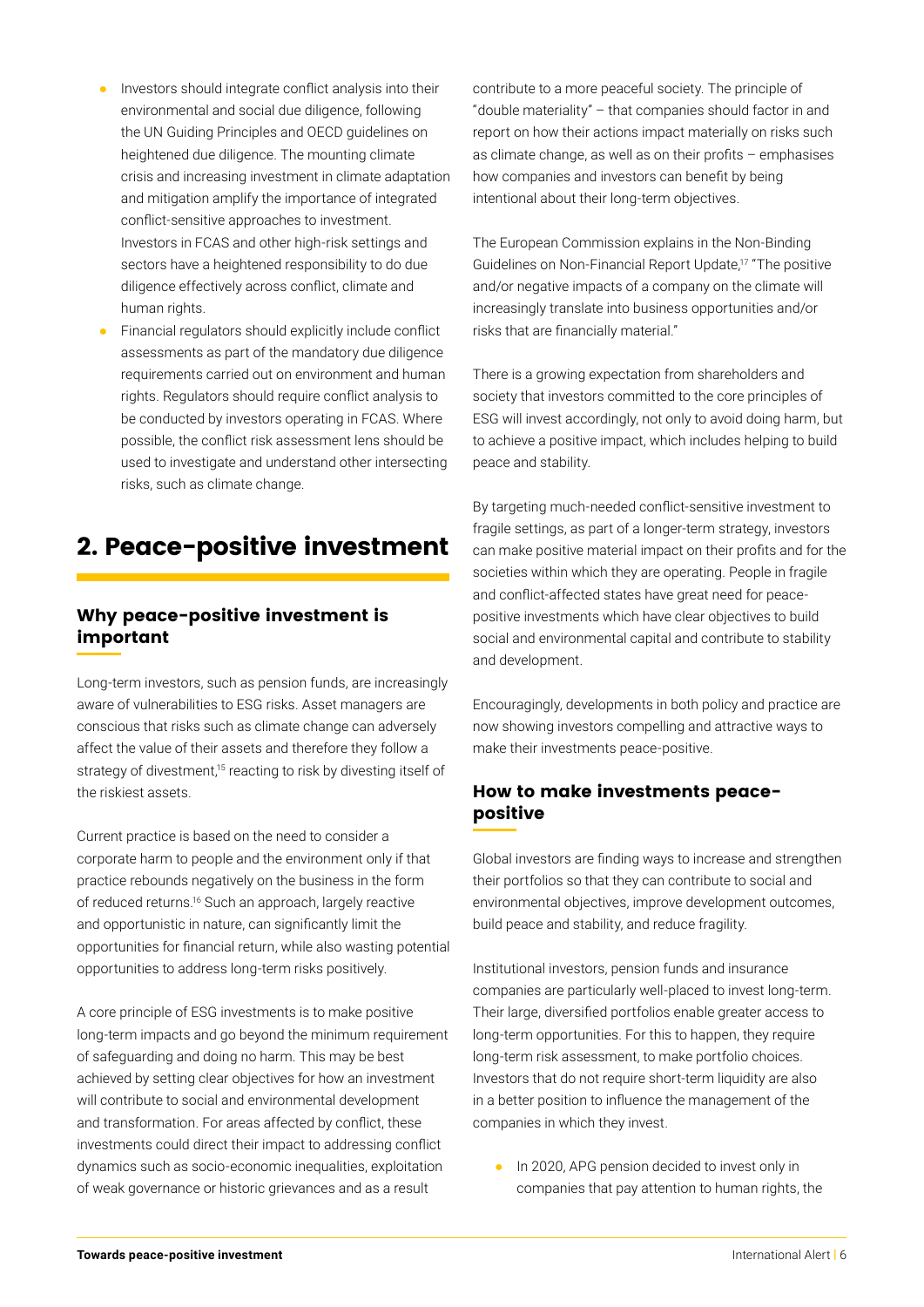

Kabeli B-1 Hydroelectric project (intake section) on the Kabeli river between Thumbeding and Tharpu, Taplejung & Panchar District, Nepal. © Marc Boettcher/Alamy Stock Photo

environment and corporate governance and those it could expect to be able to influence towards making improvements in these areas.

Investors such as [Robeco Asset Management](https://www.robeco.com/nl/), the California Public Employees' Retirement System and [SEB Investment Management](https://sebgroup.com/) are taking practical steps to facilitate greater environmental and social impact through their investments.

Specialised financing instruments play a niche but important role in creating space conducive to increased peace-positive investment. Blended concessional finance,18 pooling concessional funds from development partners with commercial finance, is particularly promising as an instrument for encouraging private investment in FCAS in a way that addresses critical social and environmental issues.

The development of specialised financing instruments can be achieved through innovative partnerships engaging the private sector, DFIs, philanthropic actors and the humanitarian community.<sup>19</sup>

GEF and IFC are developing specialised financing instruments and are able and willing to fund projects in conflict-affected situations. Seed funding and pilot projects lay the groundwork and catalyse to generate additional investment by others.20

### Recommendations

ESG investments can achieve much more than just avoid doing harm. Unlocking the peacebuilding potential of ESG investments to meet the significant needs in FCAS requires more peace-positive investment, supported by greater piloting, testing and scoping of what works. The specific recommendations for action on peace-positive investments are as follows:

- ESG investors should broaden their portfolios and explicitly pursue positive impacts that address conflict and fragility risks and contribute to creating a better environment for peace in its social and environmental drivers.
- Rather than divesting or withdrawing from higherrisk conflict settings, ESG investors should maintain investment portfolios that can make a positive longterm contribution to peace, while ensuring a conflict sensitive approach.
- ESG investors and DFIs are encouraged to explore, develop and scale up new partnerships and specialised financing instruments, such as blended concessional finance, to attract and incentivise private investment supportive of development and peace in FCAS.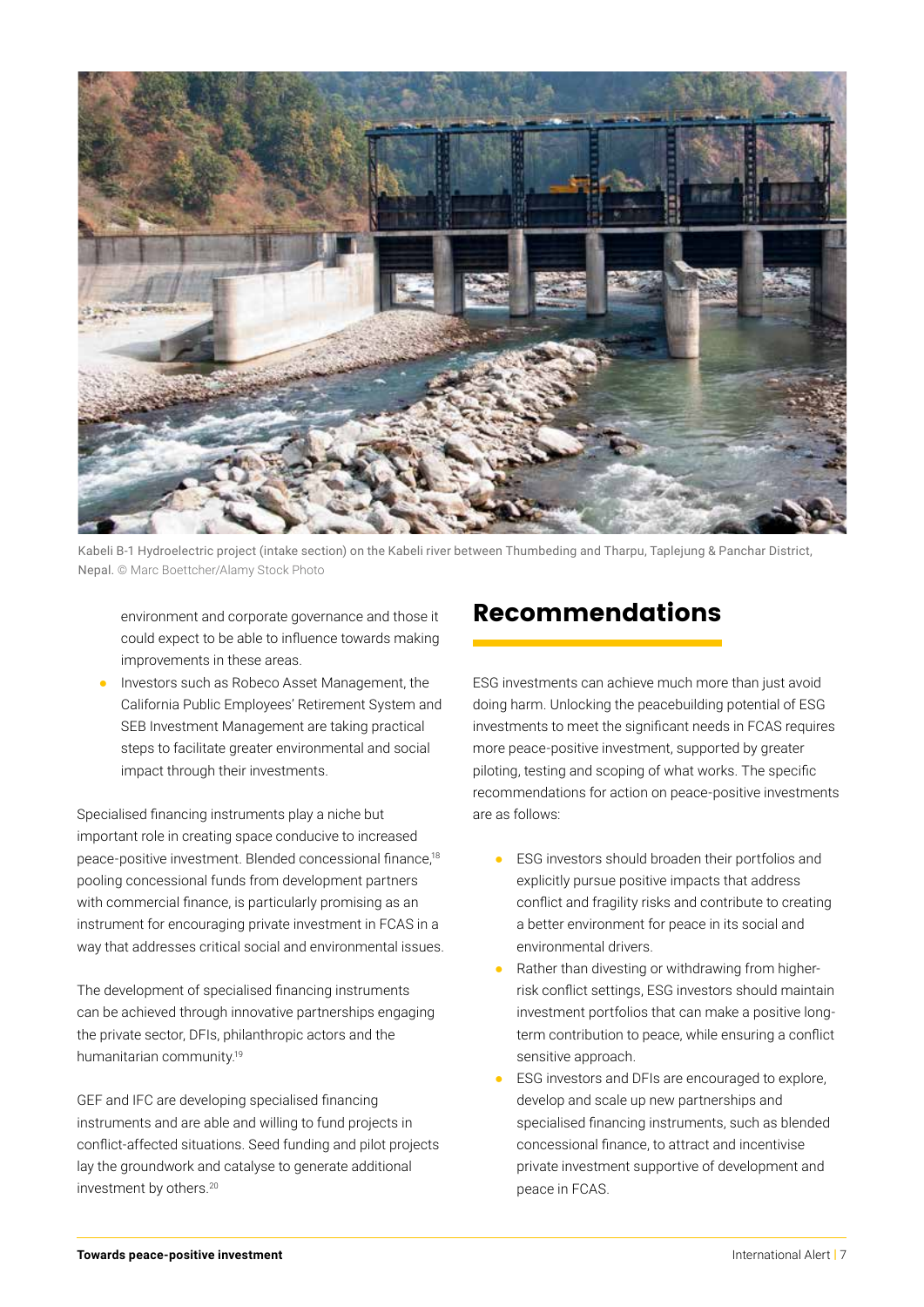Investors should prioritise FCAS for FDI in sectors beyond extractive industries, especially those that add and retain significant value in country.

Investors, international institutions and peace actors should upscale research to support the development of effective mechanisms for making peace-positive investments. These include assessments and monitoring and evaluation of what works best for building long-term peace.

# 3. A stronger ESG framework

#### Why a stronger ESG framework is needed

ESG investors taking steps to expand their ESG portfolios, and seeking to ensure their investments are conflictsensitive and peace-positive, are much needed. Yet without an agreed global ESG framework that accounts for conflict risks and supports peace-positive investment, such actions remain piecemeal.

The present ESG framework is inadequate as it does not provide a clear definition of sustainable, green or social investment. Other emerging standards, such the European Union (EU) Sustainable Finance Disclosure Regulation (SFDR), continue to emphasise the environmental "E" of ESG, while lacking a universally agreed standard for measuring the progress made by a company on the social front.

A 2019 OECD report noted, "Social impact investment, which aims to improve wellbeing as well as earn a financial return, could be more effective if it were more clearly defined internationally with more measurable outcomes."<sup>21</sup>

Current ESG indicators and metrics are vague and various. As well, today's market practices, from ratings to disclosures and individual metrics, present a fragmented and inconsistent view of ESG risks and performance. This leaves investors ill-equipped, basically unable to assess performance against general ESG goals or more targeted social and environmental objectives, such as peace-related objectives. Unsurprisingly, adherence to standards remains largely voluntary and based on individual investor goodwill.

The lack of a clear framework and regulations increases the risk of investors and companies doing harm or fuelling conflict and leaves the most willing peace-positive ESG investors unsupported, vulnerable to damaging their bottom line. The absence of objective, standardised and clearly defined definitions and indicators also allows significant and widespread risks of 'green-washing' and 'social-washing' by businesses eager to promote false perceptions of their environmental and social performance. Essentially, a strong ESG framework is needed to enable investors to differentiate good from bad practice and invest accordingly.

### How a stronger ESG framework is emerging

Regulators are responding to the need by developing new ESG standards.

At the 2021 COP26 climate conference, the International Financial Reporting Standards Foundation announced the formation of an [International Sustainability Standards Board](https://www.ifrs.org/groups/international-sustainability-standards-board/)  [\(ISSB](https://www.ifrs.org/groups/international-sustainability-standards-board/)) which is tasked to develop a comprehensive global baseline of sustainability disclosure standards, to meet investor information needs.

The European Commission Platform on Sustainable Finance is working on the Environmental<sup>22</sup> and Social<sup>23</sup> Taxonomies to define and classify 'sustainable' economic activities and environmental and social investments.

The EU is considering legislation to establish human rights and environmental due diligence obligations for corporations. To that end, the European Commission recently published a new directive on mandatory human rights and environmental supply chain due diligence.<sup>24</sup> This directive requires that companies undertake ongoing global due diligence on potential or actual adverse impacts on human rights, the environment and good governance across their value chain. It requires EU member states to ensure that companies are held liable and required to remediate any harm.<sup>25</sup> The success of these initiatives may ultimately determine whether the sustainable finance sector can bridge the reporting gap and standardise definitions for reporting on their impact on sustainability and peace.

### Recommendations

Improving ESG frameworks, by developing stronger and clearer definitions and regulations will benefit both the people of FCAS and investors. The new frameworks from the ISSB and the EU are reaching beyond the 'do no harm' approach to incentivise investors towards making positive impacts. To this end, the frameworks must be explicit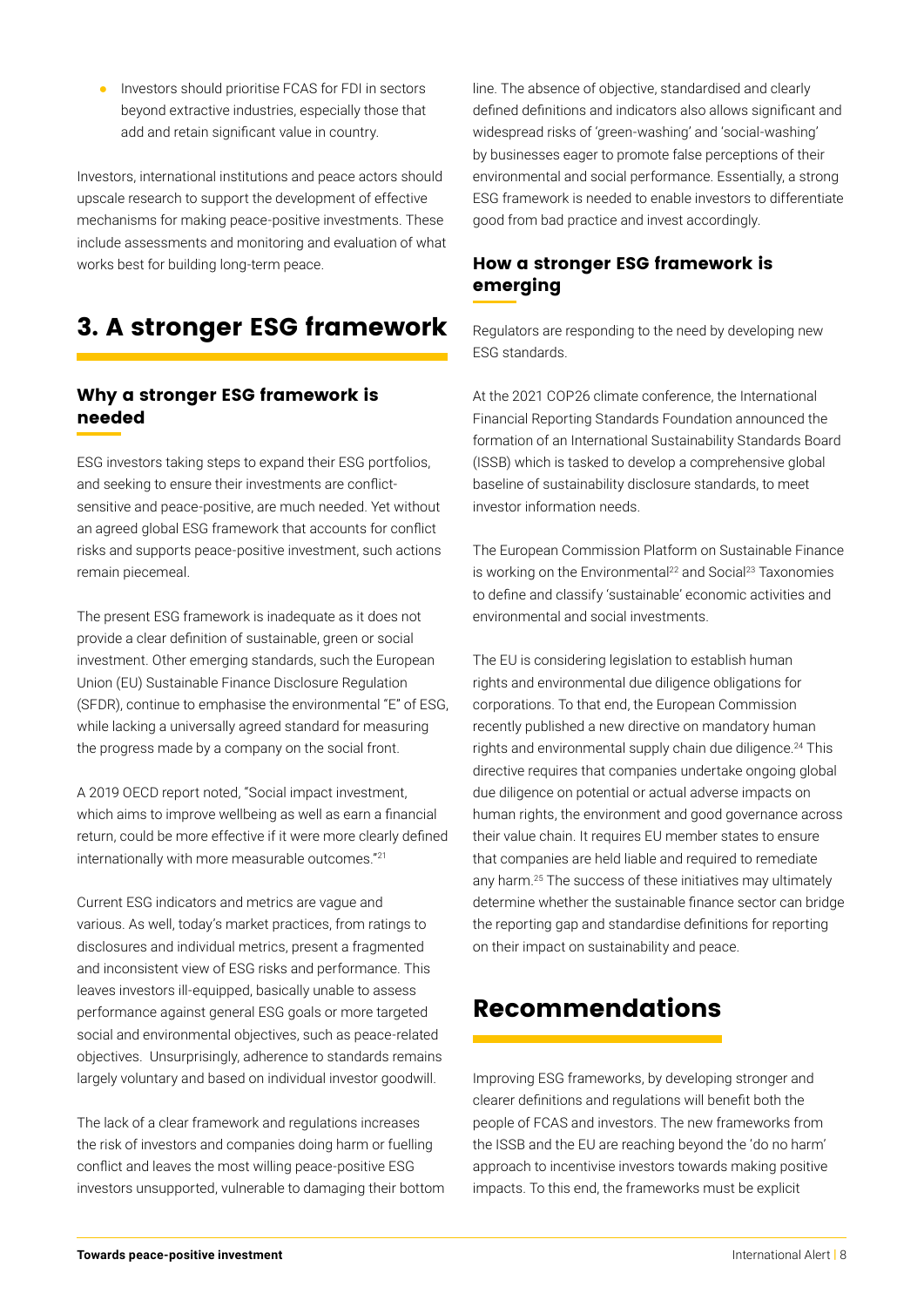about the peace and conflict impacts of ESG investments, standardise definitions and metrics around how ESG investments can build dividends for peace and stability, reduce fragility and contribute to both the UN Sustainable Development Goals and the national development objectives of FCAS. The following are the specific recommendations for action:

- Based on the Sustainable Development Goal 16, the ISSB and the EU Platform on Sustainable Finance should integrate peace-related outcomes into the new sustainability standards under development.
- The EU's new directive and mandatory due diligence standards should go beyond the 'do no harm' approach and address the investor's role in ensuring the positive impact of their operations in FCAS.
- Investors, international institutions and peace actors should share their learning on peace indicators and best practices, to inform the development of new international standards around ESG.
- Financial regulators should look more explicitly at the interplay between conflict and environmental issues. More attention should be given to social and conflict risks when considering responses to climate change.

### Conclusion

Sustainable finance must not exacerbate conflict but instead contribute positively to peace. Done well, sustainable finance involving conflict-sensitive, peacepositive investment, can benefit both the investors and the people of fragile and conflict-affected states.

Supported by clear, established and enforecable standards, peace-positive investment could unlock billions of cruciallyneeded funding for FCAS and help pave the way to longterm development and peace.

Global investors and regulators are stepping up, coming together with peace actors in joint initiatives, developing much-needed tools to help stakeholders define, measure and understand what works well, and exploring opportunities and appropriate pathways for taking peacepositive investment to scale.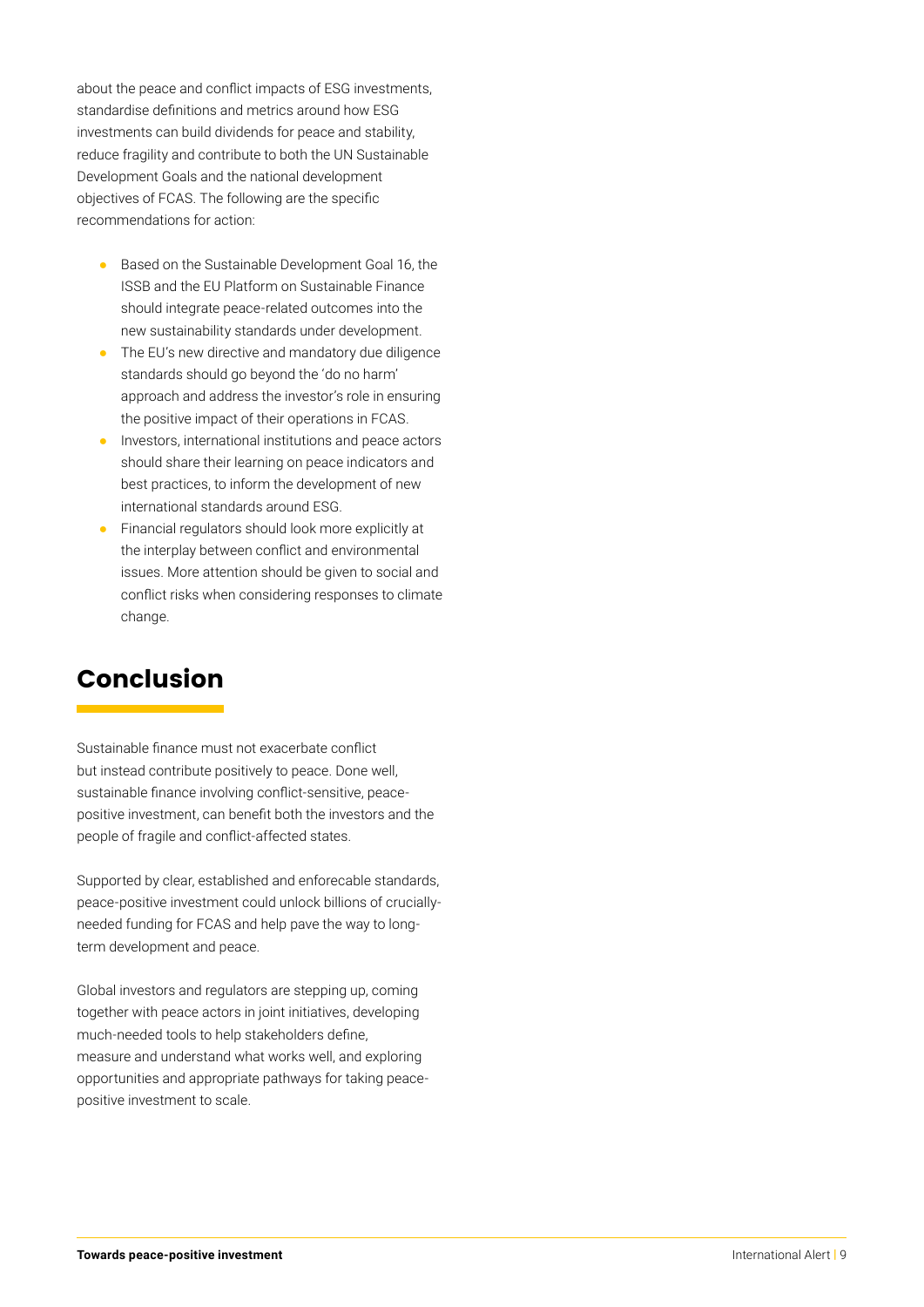## **Endnotes**

- 1 Force for Good, Capital as a Force for Good, Capitalism for a Sustainable Future, September 2021<https://www.forcegood.org/report-2021>
- 2 In 2020, investment managers overseeing one-third of total U.S. assets under management said they used ESG criteria. [https://www.bloomberg.com/](https://www.bloomberg.com/news/articles/2021-09-29/-wild-west-of-esg-ripe-for-a-crackdown-veteran-investor-says) [news/articles/2021-09-29/-wild-west-of-esg-ripe-for-a-crackdown-veteran-investor-says](https://www.bloomberg.com/news/articles/2021-09-29/-wild-west-of-esg-ripe-for-a-crackdown-veteran-investor-says)
- 3 World Bank Group, Global Investment Competitiveness Report, 2017-2018 [https://documents1.worldbank.org/curated/en/169531510741671962/](https://documents1.worldbank.org/curated/en/169531510741671962/pdf/121404-PUB-PUBLIC-PUBDATE-10-25-2017.pdf) [pdf/121404-PUB-PUBLIC-PUBDATE-10-25-2017.pdf](https://documents1.worldbank.org/curated/en/169531510741671962/pdf/121404-PUB-PUBLIC-PUBDATE-10-25-2017.pdf)
- 4 World Bank, GDP, current US\$ database, 2020 <https://data.worldbank.org/indicator/NY.GDP.MKTP.CD>
- 5 Desai and Forsberg, Multidimensional fragility in 2020, OECD Development Co-operation Working Paper, 2020 <https://doi.org/10.1787/b4fbdd27-en>
- 6 Oakland Institute, In King Leopold's Steps: The Investors Bankrolling the PHC Oil Palm Plantations in the Democratic Republic of Congo, 2021 [https://www.](https://www.oaklandinstitute.org/kuramo-capital-oil-palm-plantations-drc) [oaklandinstitute.org/kuramo-capital-oil-palm-plantations-drc](https://www.oaklandinstitute.org/kuramo-capital-oil-palm-plantations-drc)
- 7 UN Human Rights Council, Report of the independent international fact-finding mission on Myanmar, 2018, [https://www.ohchr.org/Documents/HRBodies/](https://www.oaklandinstitute.org/kuramo-capital-oil-palm-plantations-drc) [HRCouncil/FFM-Myanmar/A\\_HRC\\_39\\_64.pdf](https://www.oaklandinstitute.org/kuramo-capital-oil-palm-plantations-drc)
- 8 UN Human Rights Council, [https://www.ohchr.org/Documents/Issues/Business/UNGPsBHRnext10/inputs/responses\\_ungps10\\_have\\_your\\_say\\_](https://www.ohchr.org/sites/default/files/Documents/Issues/Business/UNGPsBHRnext10/inputs/responses_ungps10_have_your_say_compilation.pdf) [compilation.pdf](https://www.ohchr.org/sites/default/files/Documents/Issues/Business/UNGPsBHRnext10/inputs/responses_ungps10_have_your_say_compilation.pdf)
- 9 Global Environment Facility, Evaluation of GEF Support in Fragile and Conflict-Affected Situations, 2020, [https://www.thegef.org/sites/default/files/council](https://www.thegef.org/sites/default/files/council-meeting-documents/EN_GEF.E_C59_01_Evaluation_of_GEF_Support_in_Fragile_and_Conflict-Affected_Situations_Nov_2020_0.pdf)[meeting-documents/EN\\_GEF.E\\_C59\\_01\\_Evaluation\\_of\\_GEF\\_Support\\_in\\_Fragile\\_and\\_Conflict-Affected\\_Situations\\_Nov\\_2020\\_0.pdf](https://www.thegef.org/sites/default/files/council-meeting-documents/EN_GEF.E_C59_01_Evaluation_of_GEF_Support_in_Fragile_and_Conflict-Affected_Situations_Nov_2020_0.pdf)
- 10 International Finance Corporation, World Bank Group, Fragility Lens, 2019 [https://www.ifc.org/wps/wcm/connect/ac88404b-2784-46b4-883d](https://www.ifc.org/wps/wcm/connect/ac88404b-2784-46b4-883d-c19e2566ab20/IFC-Africa-Fragility-Lens-F)[c19e2566ab20/IFC-Africa-Fragility-Lens-Factsheet.pdf?MOD=AJPERES&CVID=lC9W-as](https://www.ifc.org/wps/wcm/connect/ac88404b-2784-46b4-883d-c19e2566ab20/IFC-Africa-Fragility-Lens-F)
- 11 UN Working Group on Business and Human Rights, Taking stock of investor implementation of the UN Guiding Principles on Business and Human Rights, 2021
- 12 Responsible Investor, How can investors manage the risks of violent conflict? 2021 [https://www.responsible-investor.com/articles/how-can-investors](https://www.responsible-investor.com/articles/how-can-investors-manage-the-risks-of-violent-conflict/)[manage-the-risks-of-violent-conflict](https://www.responsible-investor.com/articles/how-can-investors-manage-the-risks-of-violent-conflict/)
- 13 Rights CoLab <https://rightscolab.org/expert-group-comments-on-sasbs-human-capital-management-preliminary-framework/>
- 14 International Finance Corporation, World Bank, Generating Private Investment in Fragile and Conflict-Affected Areas, 2019
- 15 Pension Research Council, Can Pension Funds Integrate Environmental, Social, and Governance Principles? 2021 [https://pensionresearchcouncil.wharton.](https://pensionresearchcouncil.wharton.upenn.edu/blog/can-pension-funds-integrate-environmental-social-and-governance-principles/) [upenn.edu/blog/can-pension-funds-integrate-environmental-social-and-governance-principles/](https://pensionresearchcouncil.wharton.upenn.edu/blog/can-pension-funds-integrate-environmental-social-and-governance-principles/)
- 16 Ibid.
- 17 European Commission, Consultation document on the update of the non-binding guidelines on non-financial reporting, 2019 [https://ec.europa.eu/info/](https://ec.europa.eu/info/sites/default/files/business_economy_euro/banking_and_finance/documents/2019-non-financial-reporting-guidelines-consultation-document_en.pdf) [sites/default/files/business\\_economy\\_euro/banking\\_and\\_finance/documents/2019-non-financial-reporting-guidelines-consultation-document\\_en.pdf](https://ec.europa.eu/info/sites/default/files/business_economy_euro/banking_and_finance/documents/2019-non-financial-reporting-guidelines-consultation-document_en.pdf)
- 18 Blended finance is designed to address the issues of high risk and potential low profitability found in many private sector projects in FCAS by offering below-market terms for finance and risk mitigation products. This is accomplished through a mix of concessional funds from development partners such as the World Bank and bilateral development agencies, as well as commercial finance from IFC, other DFIs and the private sector.
- 19 IFC, Generating Private Investment in Fragile and Conflict-Affected Areas, 2019
- 20 B.D. Ratner, Environmental security: dimensions and priorities. Scientific and Technical Advisory Panel to the Global Environment Facility. Washington, DC, 2018 [https://www.thegef.org/sites/default/files/publications/52103%20STAP%20Report\\_WEB.pdf](https://www.thegef.org/sites/default/files/publications/52103%20STAP%20Report_WEB.pdf)
- 21 OECD, Social Impact Investment 2019: The Impact Imperative for Sustainable Development, OECD Publishing, Paris, 2019 [https://doi.](https://www.oecd-ilibrary.org/development/social-impact-investment-2019_9789264311299-en) [org/10.1787/9789264311299-en](https://www.oecd-ilibrary.org/development/social-impact-investment-2019_9789264311299-en)
- 22 European Commission EU taxonomy for sustainable activities, 2021 [https://ec.europa.eu/info/business-economy-euro/banking-and-finance/sustainable](https://ec.europa.eu/info/business-economy-euro/banking-and-finance/sustainable-finance/eu-taxonomy-sustainable-activities_en)[finance/eu-taxonomy-sustainable-activities\\_en](https://ec.europa.eu/info/business-economy-euro/banking-and-finance/sustainable-finance/eu-taxonomy-sustainable-activities_en)
- 23 European Commission Platform on Sustainable Finance, Final report on social taxonomy, March 2022 [https://ec.europa.eu/info/sites/default/files/](https://ec.europa.eu/info/sites/default/files/business_economy_euro/banking_and_finance/documents/280222-sustainable-finance-platform-finance-report-social-taxonomy.pdf) [business\\_economy\\_euro/banking\\_and\\_finance/documents/280222-sustainable-finance-platform-finance-report-social-taxonomy.pdf](https://ec.europa.eu/info/sites/default/files/business_economy_euro/banking_and_finance/documents/280222-sustainable-finance-platform-finance-report-social-taxonomy.pdf)
- 24 European Commission, Corporate sustainability due diligence, February 2022 [https://ec.europa.eu/commission/presscorner/detail/en/ip\\_22\\_1145](https://ec.europa.eu/commission/presscorner/detail/en/ip_22_1145)
- 25 OHCHR, EU Mandatory Human Rights Due Diligence Directive: Recommendations to the European Commission, 2021 [https://www.ohchr.org/Documents/](https://www.ohchr.org/Documents/Issues/Business/ohchr-recommendations-to-ec-on-mhrdd.pdf ) [Issues/Business/ohchr-recommendations-to-ec-on-mhrdd.pdf](https://www.ohchr.org/Documents/Issues/Business/ohchr-recommendations-to-ec-on-mhrdd.pdf )